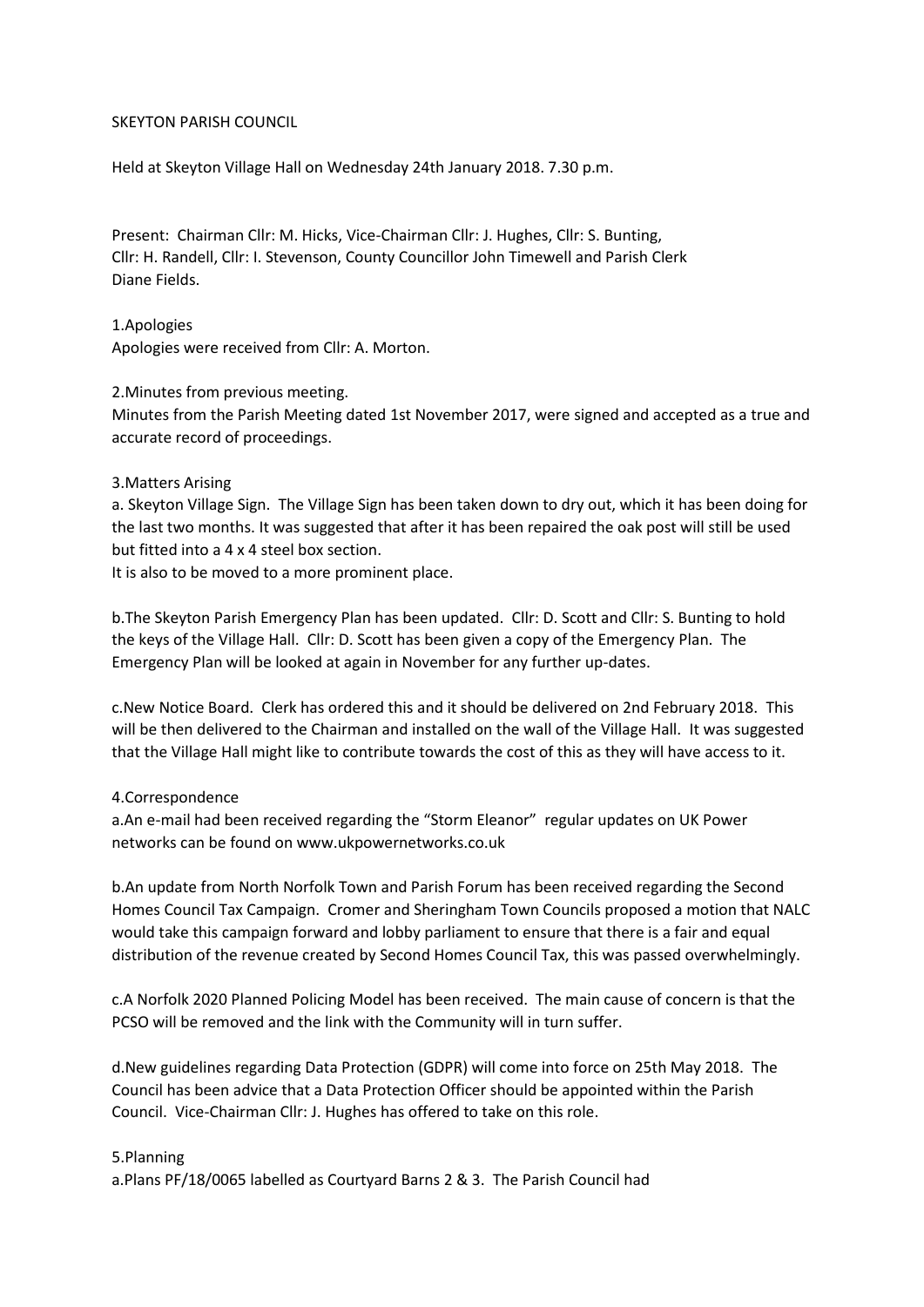no problems with these plans. However, it was noticed that when the Clerk went on to NNDC to comment on these plans they were listed as Barns 1 & 2. The Clerk contacted NNDC and Barn 1 is now called "Fairview Barn" and Barns 2 & 3 are now listed as Barns 1 & 2.

b.The Parish Clerk is to attend a workshop on 13th February to go over problems that have occurred with on-line plans.

6.Finance a.Bank Statement up to 1st December 2017 = £2,795. 83

b.URM Invoice paid 15/01/18 for £11. 52. Claim to be submitted end of March.

c.Precept 2018-19. The Precept was agreed in the November 2017 meeting, but there were not enough Councillors to form a quorum. The Parish Clerk contacted NNDC who were happy with the paper work sent them but wanted

the Precept to be minuted in the next set of minutes.

d.Correspondence has been received from HM Revenue & Customs regarding new way of claiming VAT back.

e.Notification that PKF LittleJohn LLP instead of Mazars will be auditing Skeyton's Accounts this year.

f.NALC subscriptions for 2018-19 are set to rise by 1.93% together with the introduction of a £30 annual charge for provision of their current supported "Wordpress based" Norfolk ALC websites where applicable.

g.Cheque for work carried out by the Parish Clerk includes tax bill which now has to be paid on line, instead of in "The Post Office"

# 7.Highways

a.One of the Councillor's said that there was a large pot hole in the road outside Randell's farm which caused damage to one of his car tyres. This was reported to the Highways Saturday lunch time and was repaired the same evening.

It was also reported that there are several rotten branches on the righthand side of the road leading to North Walsham. County Councillor John Timewell to have a word with Highways regarding these over head branches and get back to us.

## 8.Any Other Business

a. It was reported that a bad accident happened on Black Horse Corner the other day. A Land Rover Defender had hit a truck which ended up upside down. It was thought that although there is a GIVE WAY sign at the crossroads the driver of

the Land Rover went straight across. The Police were called. It was suggested that perhaps a STOP sign would be better than GIVE WAY.

b.Insurance paid by the Council to cover accident and liability for the Clerk is due in March 2018. It was suggested that if this increased by 10% the Council would be happy to pay this. The Company